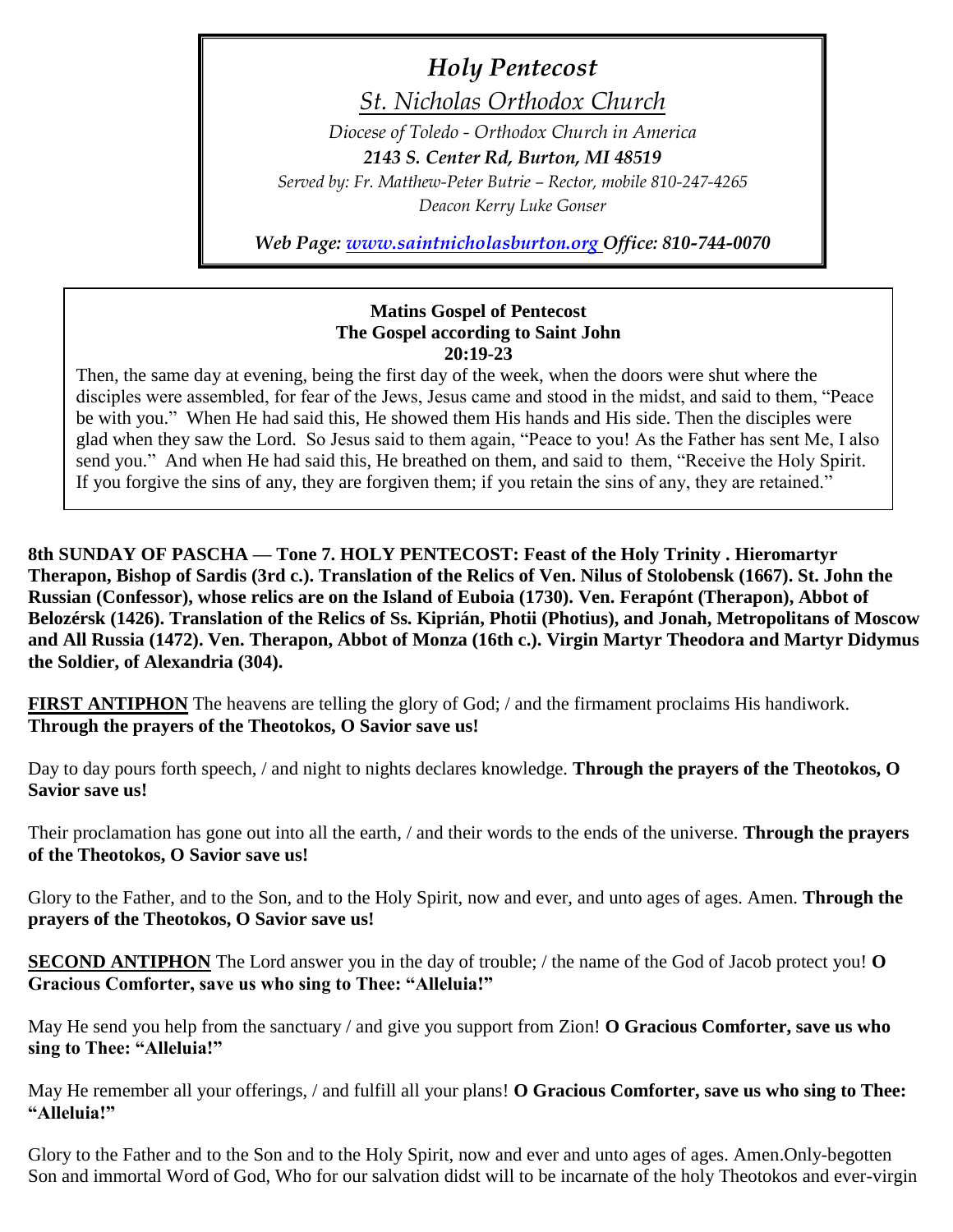Mary, Who without change became man and wast crucified, Who art one of the Holy Trinity, glorified with the Father and the Holy Spirit: O Christ our God, trampling down death by death, save us!

**THIRD ANTIPHON** In Thy strength the King rejoices, O Lord, and exults greatly in Thy salvation. **Troparion (**Tone 8): Blessed art Thou, O Christ our God, who hast revealed the fishermen as most wise by sending down upon them the Holy Spirit; through them Thou didst draw the world into Thy net. O Lover of Man, glory to Thee!

Thou hast given him his heart's desire, and hast not withheld the request of his lips. **Troparion:** Blessed art Thou, O Christ our God, who hast revealed the fishermen as most wise by sending down upon them the Holy Spirit; through them Thou didst draw the world into Thy net. O Lover of Man, glory to Thee!

For Thou dost meet him with goodly blessings; Thou dost set a crown of fine gold upon his head. **Troparion:** Blessed art Thou, O Christ our God, who hast revealed the fishermen as most wise by sending down upon them the Holy Spirit; through them Thou didst draw the world into Thy net. O Lover of Man, glory to Thee!

## **SMALL ENTRANCE**

**Deacon** Wisdom! Aright! **Priest:** Be exalted, O Lord, in Thy strength! We will sing and praise Thy power! **Choir:** O Gracious Comforter, save us who sing to Thee: "Alleluia!"

## **TROPARION**

**(Tone 8)** Blessed art Thou, O Christ our God, who hast revealed the fishermen as most wise by sending down upon them the Holy Spirit; through them Thou didst draw the world into Thy net. O Lover of Man, glory to Thee!

## **KONTAKION**

**(Tone 8)** When the Most High came down and confused the tongues He divided the nations; but when He distributed the tongues of fire, He called all to unity. Therefore, with one voice, we glorify the All-Holy Spirit!

**Instead of "Holy God" we sing:** As many as have been baptized into Christ have put on Christ! Alleluia!

## *The Prokeimenon in the Eighth Tone:* **Their proclamation has gone out into all the earth; / and their words to the ends of the universe.**

*v.* **The heavens are telling the glory of God; and the firmament proclaims His handiwork.** 

**THE READING FROM THE ACTS OF THE HOLY APOSTLES (2:1-11)** In those days, when the day of Pentecost had come, they were all together in one place. And suddenly a sound came from heaven like the rush of a mighty wind, and it filled all the house where they were sitting. And there appeared to them tongues as of fire, distributed and resting on each one of them. And they were all filled with the Holy Spirit and began to speak in other tongues, as the Spirit gave them utterance. Now there were dwelling in Jerusalem Jews, devout men from every nation under heaven. And at this sound the multitude came together, and they were bewildered, because each one heard them speaking in his own language. And they were amazed and wondered, saying, "Are not all these who are speaking Galileans? And how is it that we hear, each of us in his own native language? Parthians and Medes and Elamites and residents of Mesopotamia, Judea and Cappadocia, Pontus and Asia, Phrygia and Pamphylia, Egypt and the parts of Libya belonging to Cyrene, and visitors from Rome, both Jews and proselytes, Cretans and Arabians, we hear them telling in our own tongues the mighty works of God."

#### *Alleluia, Tone 8*

*v.* **By the Word of the Lord the heavens were made; and all their host by the Spirit of His mouth.**  *v.* **The Lord looked down from heaven, and saw all the sons of men***.* 

**THE HOLY GOSPEL ACCORDING TO SAINT JOHN (7:37-52, 8:12)** On the last day of the feast, the great day,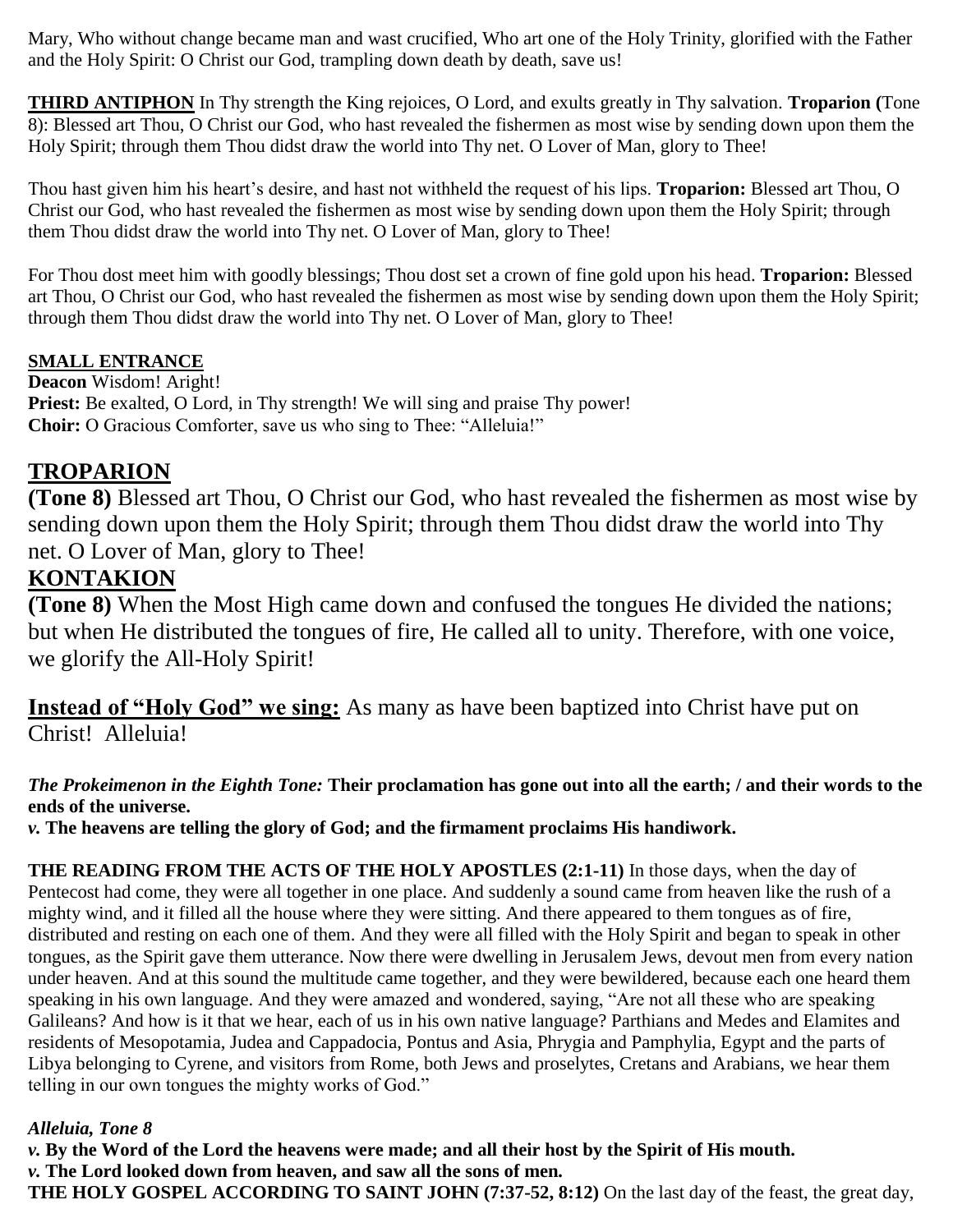Jesus stood up and proclaimed, "If any one thirst, let him come to me and drink. He who believes in me, as the scripture has said, `Out of his heart shall flow rivers of living water.'" Now this he said about the Spirit, which those who believed in him were to receive; for as yet the Spirit had not been given, because Jesus was not yet glorified. When they heard these words, some of the people said, "This is really the prophet." Others said, "This is the Christ." But some said, "Is the Christ to come from Galilee? Has not the scripture said that the Christ is descended from David, and comes from Bethlehem, the village where David was?" So there was a division among the people over him. Some of them wanted to arrest him, but no one laid hands on him. The officers then went back to the chief priests and Pharisees, who said to them, "Why did you not bring him?" The officers answered, "No man ever spoke like this man!" The Pharisees answered them, "Are you led astray, you also? Have any of the authorities or of the Pharisees believed in him? But this crowd, who do not know the law, are accursed." Nicodemus, who had gone to him before, and who was one of them, said to them, "Does our law judge a man without first giving him a hearing and learning what he does?" They replied, "Are you from Galilee too? Search and you will see that no prophet is to rise from Galilee." Again Jesus spoke to them, saying, "I am the light of the world; he who follows me will not walk in darkness, but will have the light of life."

**THE HYMN TO THE THEOTOKOS** Without knowing a man you became a mother, without knowing corruption you bore a child, giving flesh to the Word who creates all things, containing Him Who cannot be contained, encompassing your infinite Maker: O Virgin Theotokos, we magnify you!

**COMMUNION HYMN** Let Thy good Spirit lead me on a level path. Alleluia, Alleluia, Alleluia.

## **IN PLACE OF "WE HAVE SEEN THE TRUE LIGHT"**

**(Tone 8)** Blessed art Thou, O Christ our God, who hast revealed the fishermen as most wise by sending down upon them the Holy Spirit; through them Thou didst draw the world into Thy net. O Lover of Man, glory to Thee!

**HOLY PENTECOST** Fifty days after the Resurrection of Jesus the Holy Spirit came upon the Apostles gathered in Jerusalem. By the power of the Spirit they went forth to proclaim the good news that Jesus of Nazareth is the Son of God made flesh and that by His death and Resurrection we have been saved. This kernel of faith has been passed on from generation to generation and faith has been passed on from generation to generation and preached to the four corners of the world. We ourselves receive this missionary command because we, too, have received the Holy Spirit. At our chrismation, our own personal Pentecost, we were anointed with the sacred chrism and the words were pronounced to us: "The seal of the gift of the Holy Spirit!" Sealed with the Holy Spirit as God's gift to us, our bodies have become living temples of God's Spirit. And we at our baptism and chrismation heard the words of Christ, "Go therefore and make disciples of all nations, baptizing them in the name of the Father and of the Son and of the Holy Spirit." (Matthew 28:19) This mission given to the first apostles in the first century is given to us the Church in the twenty-first century. We who believe are not to hide our faith under a bushel basket but to live it as a light before all people. We are not to be ashamed of our faith or apologetic about it. And we must be prepared to give good answer to those who ask us why we believe in Jesus, what makes us follow Him. "Always be ready to make your defense to anyone who demands from you an accounting for the hope that is in you; yet do it with gentleness and reverence." (1 Peter 3:15-16) We believe and follow Him because He is God Himself become man who has given us the words of eternal life. By His death and resurrection He has saved us from the bondage of sin and death. And as a memorial of all this He has given us His own Body and Blood that we may be united with Him and He with us. May we reflect in our lives the communion with one another and with the Father that Christ calls us to by the power of the Holy Spirit who came upon the Apostles at the first Pentecost and who dwells with us, the Church, even today.



"Prayer, as we have said, is linked to something else, namely, our worship and especially with Holy Communion. If there is no worship and no Holy Communion, there can be no prayer. Any prayer uttered apart from them is false. If, on the other hand, there is worship divorced from intense, spiritual prayer - internal, powerful prayer which cries out you can be certain that our worship and our Holy Communion is in vain: an attempt to deceive God by throwing mud in His eyes, pretending that we love Him, when in fact we have no relationship with Him whatsoever." **Elder Aimilianos of Simonopetra, "On Prayer"**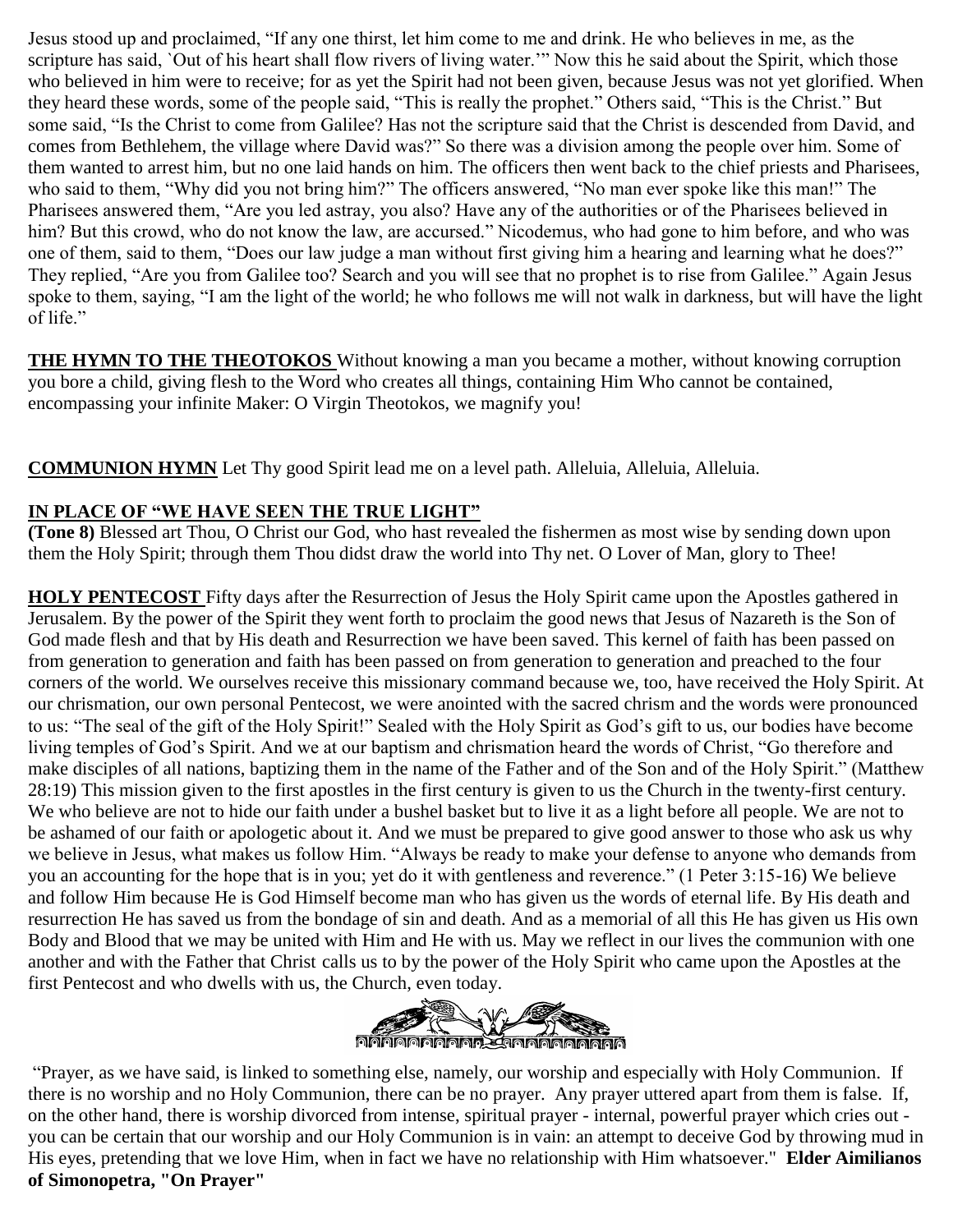From "Taking Custody of Your Thoughts—Prayer of the Heart in an Age of Technology and Distraction" by Fr. Maximos Constas

"Those who practice this (the Jesus Prayer) will realize right away because we're so used to the scattered, fragmented life we will easily float away from the prayer without even realizing it. That happens all the time, and when it happens don't get upset or angry—just gently recall your attention to the heart and continue to say the prayer without even thinking about what happened. Expect that this will happen and know it's not a huge problem. Just bring yourself back to the work you were doing. …

The other thing we need to know is that these obsessive, recurring and impassioned thoughtfeelings are *not* you. Maybe they *happened* to you, or they're places where you were wounded, but they are *not* you. I think most of us from an early age in life make the fatal mistake of self-identifying with those impulses. I told you the story about the colleague who had insulted me and the thought of anger was there. The fact that I could even see that thought shows you that it's not absolutely one with myself. I could look at it, hear it and see it. The fact that I can differentiate such thoughts from my own thoughts shows that there's a difference. I could have just uncritically said, 'Well, anger came in—of course, because I'm an angry guy.' I could have just embraced that impulse and thought and run with it; and if I've been doing that my whole life it becomes me. I think that's who I am. All kinds of other thoughts and desires and inclinations are not us. But they can become us if all we do is welcome them and magnify them, and allow them to unleash their dark energy within us. I think all of us have seen these things. Unchecked, many of these thoughts can lead to neuroses of various kinds, obsessive-compulsive disorders, and at their worst, various sociopathic kinds of behavior.

It always intrigued me that in Greece there seemed to always be a little cloud settled on the peak of Mt. Athos, and sometimes it's a perfect saucer shape. The monks call it the 'veil.' I always wondered what was happening meteorologically, and of course it's very simple. The warm air moves across the surface of the ocean and hits the wall of the mountain, and it has nowhere to go so it rises and condenses and forms into a cloud. The mountain is a weather-maker. I thought, this is a profound image, because *you* are the mountain, you are not the cloud, but we make the mistake of selfidentifying with the cloud. You're not the emotional storm in your mind—that is other than you. It has come to rest on you, but don't they come and go? Our job is not to follow them wherever they go, but to be rooted in the mountain that we are. During a storm, what is the most active part of a tree? The outermost part. If we live up here in our minds we'll be agitated and blown about by every breeze. When we recognize that, it is the time to turn our attention to the core, the trunk, and not to selfidentify with those thoughts.

There have been times when I was in line to receive Communion, and some of the most horrible, dark, even blasphemous thoughts came into my mind. Is that me? Why would I think such things, that I'd never thought before in my life, when my entire self is concentrated on receiving Communion? It breaks my heart even to know that I had such thoughts. I feel so bad that I have wounded God in some way. The pre-Communion prayer says 'I stand before the doors of Thy temple, yet I do not put away evil thoughts'—is that us? Some people think they need to leave the line at that point, but we should simply make the sign of the Cross, ask God to forgive us, bemoan the fact that our humanity is corrupt and fallen, and hold our ground."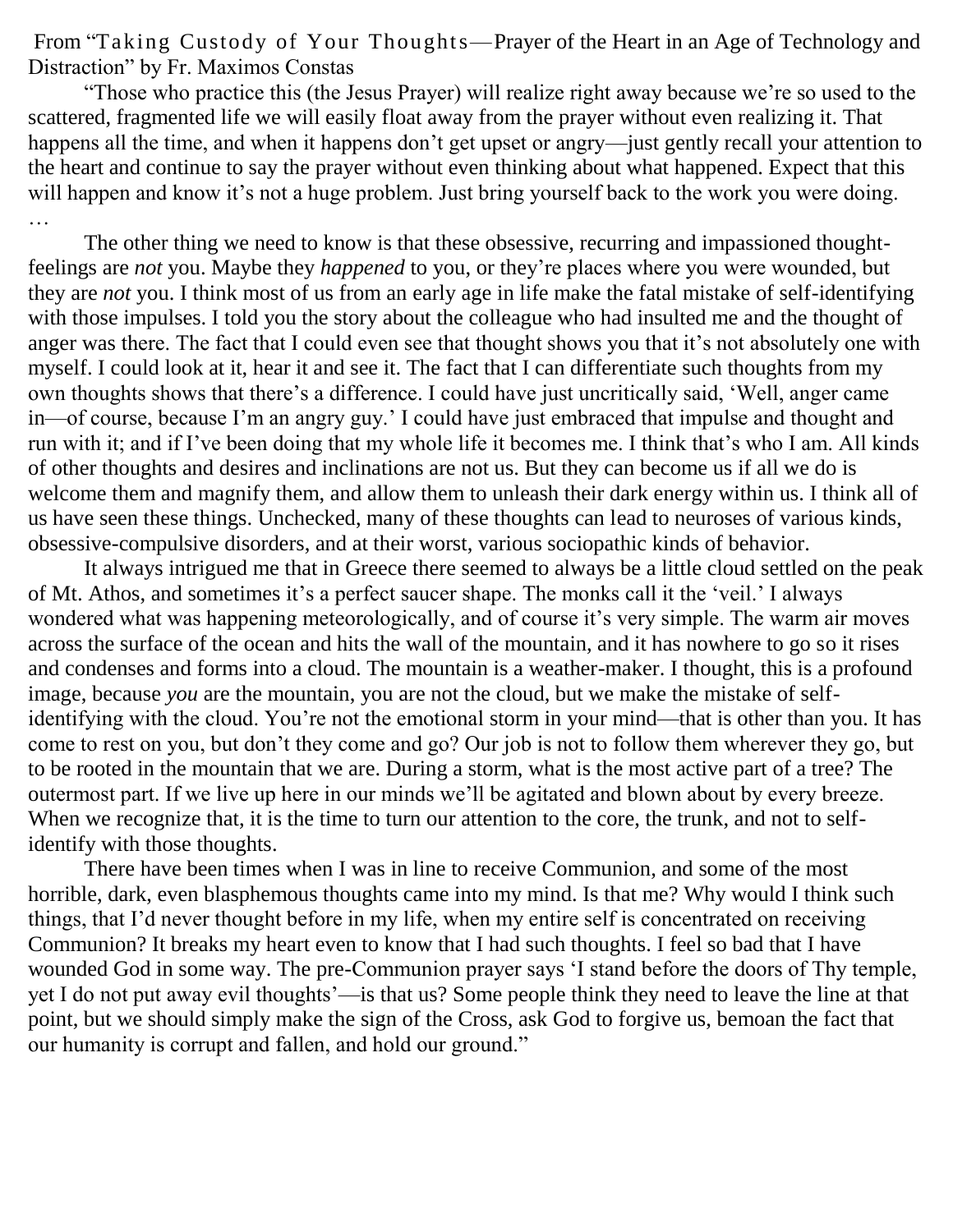## <del>ပဏ္သို့လ ပဏ္သို့လ ပဏ္သို့လ ပဏ္သို့လ ပဏ္သို့လ ပဏ္သို့လ ပဏ္သို့လ ပဏ္သို့လ ပဏ္သို့လ ပဏ္သို့လ ပဏ္သို့လ</del> **CANDLE INTENTIONS FOR THE HEALTH AND BLESSINGS OF**

| Patsi Papalazorou & family                                                         | <b>Baba Servinis</b> |
|------------------------------------------------------------------------------------|----------------------|
| Fr. Tom, Fr. Dimitrie, Fr. Anthony, Matushka Rose Marie, Angelo, Christine, Aaron, |                      |
| Reggie, Alex, Irene, Rimi, Allen, Deborah, Susan, Luba, David, Anna,               |                      |
| Walt, Calvin, Vladimir, Dorothy, Rose, David, Allison, Stojan, Mira, Bosa,         |                      |
| Christopher, Jeanette, Nicholas, Margaret, Joseph, Ted, Marlene, Gladys, my family |                      |
| and friends                                                                        | Joe Tome             |
| Special Intention                                                                  | Joe Tome             |
| God's blessings & good health to Angelo Panoff on his birthday June $10^{th}$      | Christine & family   |

#### **CANDLE INTENTIONS FOR BLESSED REPOSE**

Nikolaos Bakousidis Pamela Batcos Nikolaos Bakousidis Irene Batcos Blessed Repose to our grandson Andrew Christine & family

**How To Make Your First Givelify Donation** 

Download the free Givelify app

2 Locate our Place of Worship 3 Tap My Place of Worship 4 Tap the Give button 5 Tap an amount 6 Select an envelope 7 Tap Give Now **8** Create your account 9 Enter payment information Next time you use Givelify, save time vith the 1-TAP GIVE NOW buttor

<u>နေရွိက ခရိုက ခရိုက် ခရိုက် ခရိုက် ခရိုက် ခရိုက် ခရိုက် ခရိုက် ခရိုက် ခရိုက် ခရိုက် ခရိုက် ခရိုက်</u>

**WELCOME** to all our friends and visitors. Please join us in our fellowship hall.

**COFFEE & DONUTS** are served in the parish hall after Liturgy. Everyone is welcome to join us for a time fellowship. Volunteers are always appreciated.

# **MAKE YOUR FAITHFUL SUMMER GIVING EASY AND CONVENIENT WITH GIVELIFY** Pan-Orthodox Vacation Church School **June 17, 18 & 19 6 pm – 8:30 pm Invite your children/grandchildren/godchildren! Volunteers Needed: snacks, crafts, teachers, etc… Cost is \$15 per child or \$25 per family You can register at VCSgeneseePO@gmail.com**

## **GUelitu** Tap. Give. Done. App Store Despite

You can now donate to St. Nicholas with an app on your phone & as always, on our website. You can donate toward any fund even coffee hour. If you want to split a donation between different areas just include a memo indicating how you would like the funds applied.

**AUTOMATIC GIVING** is another option offered by most banks & credit unions using their automatic bill payment service. You can set it up so they send a check from your account to St. Nicholas for the amount you designate. This can be a done one time, weekly or monthly. Just call or go online with your banking institution to get the form you need.